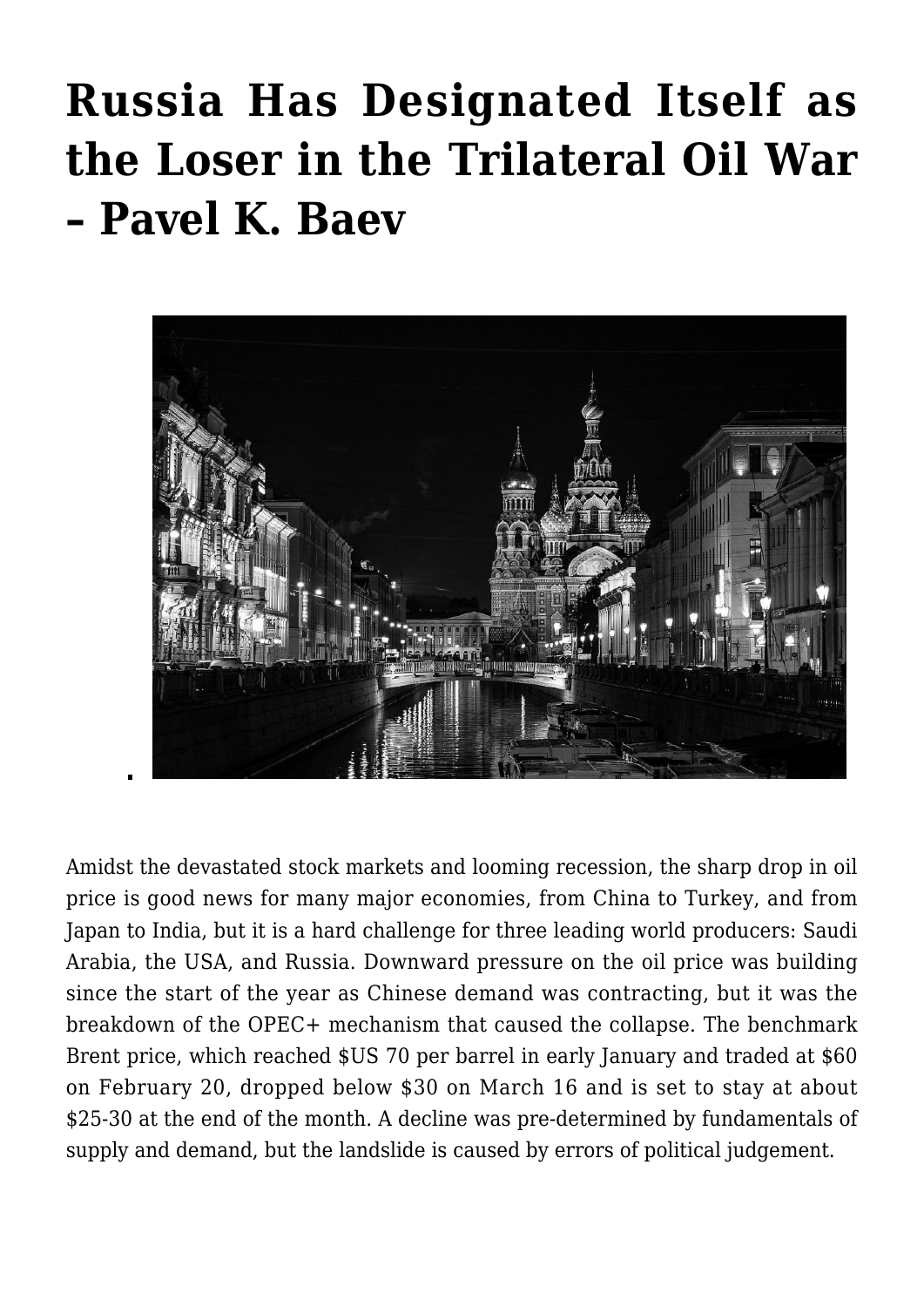*It is clearly not possible to put the "Humpty-Dumpty" of OPEC+ together again, but a closer look at the rationale behind the Russian blunder might provide some clues to the possible further puzzles in the world energy market.*

It was Russia that initiated the sudden death of the OPEC+ cartel arrangementon oil production cuts, which was negotiated in late 2016 between 14 OPEC memberstates and 11 other countries and underpinned by a deal between Riyadh and Moscow. During 2019, Russia quietly abandoned its commitment and increased production, and it was perfectly possible to continue along the same pattern without making show of breaking the deal. Yet, Moscow opted for a demonstrative dismantlement of the minimally useful mechanism – and now finds itself facing consequences far more painful than expected. It is clearly not possible to put the "Humpty-Dumpty" of OPEC+ together again, but a closer look at the rationale behind the Russian blunder might provide some clues to the possible further puzzles in the world energy market.

The main incentive for making this risky pro-active move – and Russian experts are remarkably unanimous about this motivation – was the desire to push the US shale producers out of business (Krutihin, 2020). For years, *Gazprom*and*Rosneft*were spinning the wishful assessments that the 'shale revolution' was just a bubble, and even now there is a striking misunderstanding of the technology and infrastructure securing the steady increase of unconventional oil and gas production in the United States. Igor Sechin, the ambitious CEO of *Rosneft*, is the main proponent of decisive offensive against the shale 'anomaly' and he has managed to convince President Vladimir Putin that the attack would make a strong impression on the Trump administration (Åslund, 2020). Business ignorance has met political posturing to produce a bad blunder.

Another incentive was the desire in the Kremlin to cut the Saudi Crown Prince Mohammed bin Salman down to size. Putin cultivated relations with Saudi Arabia for years, greeting King Salman in Moscow in October 2017 and visiting Riyadh in October 2019, but harvested few dividends from this effort. His irritation was apparently focused on the young and charismatic prince, who executes a program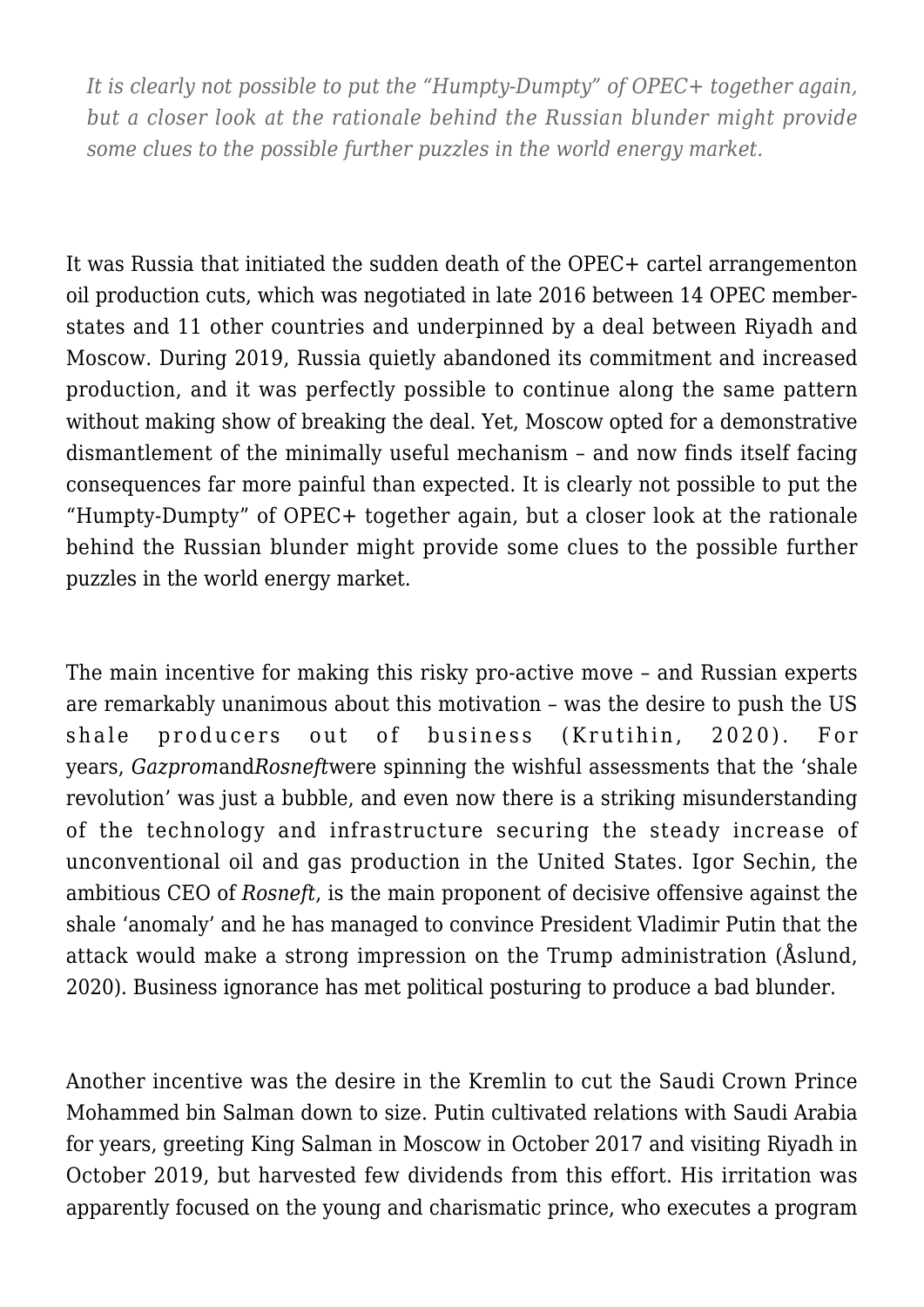of reforms and enjoys cordial relations with US President Donald Trump, acting as an antipode to ageing Russian leader. Opting for a rude demarche against OPEC+, the Kremlin clearly underestimated Saudi readiness to strike back and announcement of a big increase in oil production, a move Russia cannot match (Suchkov, 2020).

These miscalculations were aggravated by a major overestimation of the strength of Russian economy in the unfolding global crisis. Russia has accumulated big currency reserves, and Putin still presumes that careful distribution of targeted support to the corporations of the military-industrial complex would suffice to avoid a major contraction. Experience from previous crises points to a different prospect: Russia invariably suffered a deeper decline than most major economies, and the distortion of its trade caused by Western sanctions makes it more rather than less vulnerable to external shocks (Inozemtsev, 2020). Russian government has not designed any anti-crisis program, and the spasm of recession may hit it again badly unprepared.

*Russia may be the weakest link in the chain of suppliers in the oil market, but the repercussions of the massive over-production will hit painfully many exporters, from Venezuela to Iran.*

Russia may be the weakest link in the chain of suppliers in the oil market, but the repercussions of the massive over-production will hit painfully many exporters, from Venezuela to Iran. In the US, some companies will have to stop pumping, but most will continue to operate claiming and receiving unprecedented financial support for covering domestic demand and building reserves. Saudi Arabia aims at achieving a significant increase of its share in the global market, but this expansion may cause dissolution of the dysfunctional OPEC, so that only a regional mini-cartel with Kuwait and the UAE will continue under Saudi patronage (Lee, 2020). Riyadh may also find it useful to establish closer coordination of its oil policy with the US, for whom this informal mechanism would serve not only for stabilizing the inherently volatile energy market, but also for putting pressure on Russia and China (Cunningham, 2020).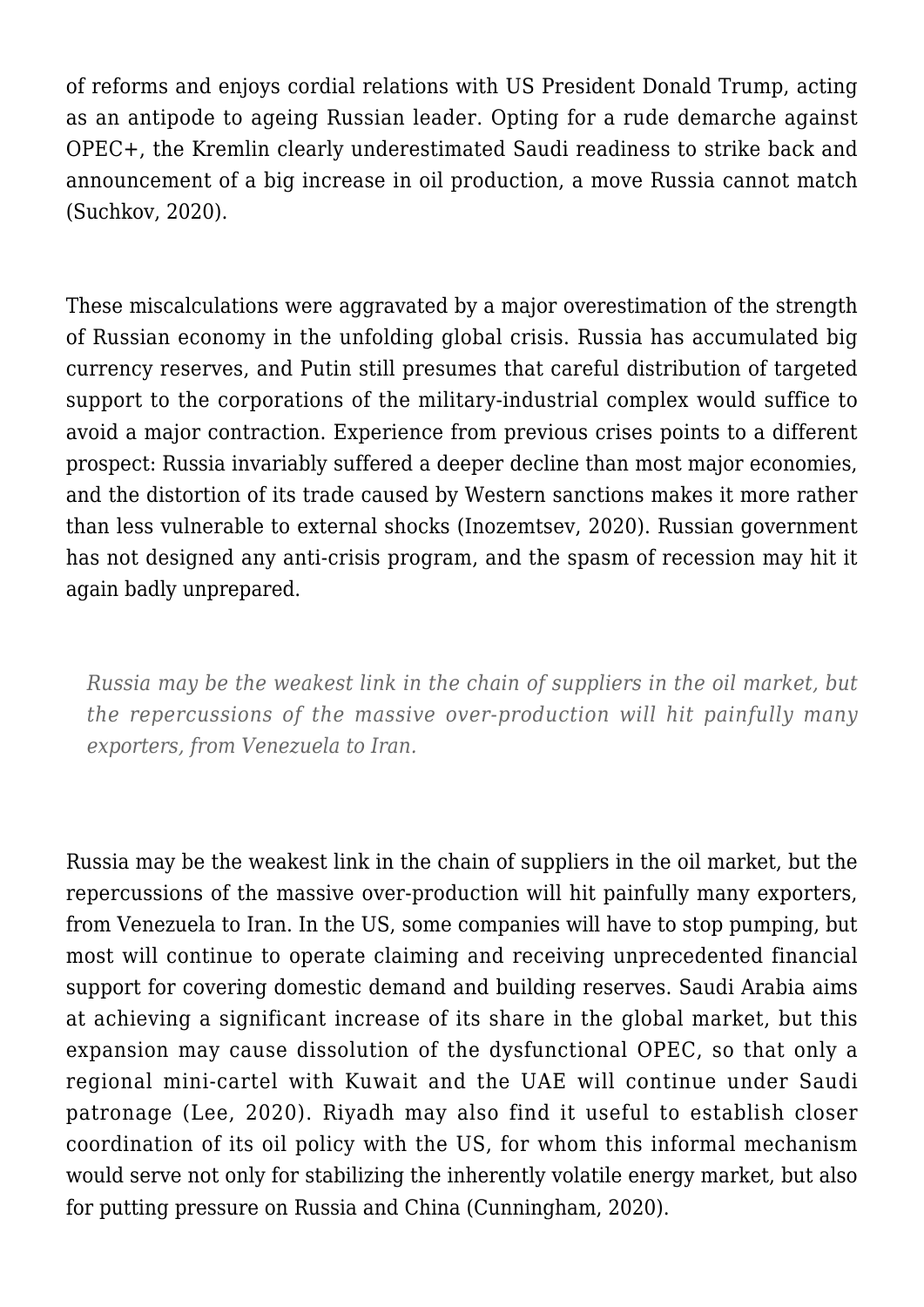It is by no means certain, or even probable that a US-Saudi cooperation will strengthen, but the talks on this matter remind us that the connection between oil business and geopolitics is set to remain strong even on a saturated market with depressed prices. Heavy dependency upon import of hydrocarbons will remain one of China's main strategic vulnerabilities, and in the evolving US-China contestation, it may not stay off limits in tests of power and resolve.

Petro-dictatorships around the world turn into fragile states, and it is in Russia where a sustained contraction of revenues may have the most dangerous consequences. Facing the spread of public discontent, Putin and his lieutenants may resort to the traditional instrument of mobilizing support and suppressing opposition – projecting military power. Containment remains a top priority for the West, and the damage to NATO solidarity inflicted by the COVID-19 pandemic must be repaired as the allies start to recover from shutdowns and lockdowns.

## **References**

Åslund, Anders, 2020. ["Russia is out of control: The dangerous Mr. Sechin",](https://atlanticcouncil.org/blogs/new-atlanticist/russia-is-out-of-control-the-dangerous-mr-sechin/) *[New](https://atlanticcouncil.org/blogs/new-atlanticist/russia-is-out-of-control-the-dangerous-mr-sechin/) [Atlanticist](https://atlanticcouncil.org/blogs/new-atlanticist/russia-is-out-of-control-the-dangerous-mr-sechin/)*[, US Atlantic Council, 23 March](https://atlanticcouncil.org/blogs/new-atlanticist/russia-is-out-of-control-the-dangerous-mr-sechin/)

Cunningham, Stephen, 2020. ["US, Saudi oil deal under consideration: US Energy](https://www.bloomberg.com/news/articles/2020-03-23/u-s-saudi-oil-accord-one-idea-discussed-energy-secretary-says) [Secretary",](https://www.bloomberg.com/news/articles/2020-03-23/u-s-saudi-oil-accord-one-idea-discussed-energy-secretary-says) *[Bloomberg](https://www.bloomberg.com/news/articles/2020-03-23/u-s-saudi-oil-accord-one-idea-discussed-energy-secretary-says)*[, 23 March](https://www.bloomberg.com/news/articles/2020-03-23/u-s-saudi-oil-accord-one-idea-discussed-energy-secretary-says)

Inozemtsev, Vladislav, 2020. "[Can Russia win \(or survive\) the oil price](https://www.ridl.io/en/can-russia-win-or-survive-the-oil-price-war/) [war?"](https://www.ridl.io/en/can-russia-win-or-survive-the-oil-price-war/) *[Riddle](https://www.ridl.io/en/can-russia-win-or-survive-the-oil-price-war/)*[, March 19](https://www.ridl.io/en/can-russia-win-or-survive-the-oil-price-war/)

Krutihin, Mikhail, 2020. "[Mistake of the optimist: Why oil prices will keep](https://www.forbes.ru/biznes/395787-oshibka-optimista-pochemu-ceny-na-neft-prodolzhat-svoe-padenie) [falling",](https://www.forbes.ru/biznes/395787-oshibka-optimista-pochemu-ceny-na-neft-prodolzhat-svoe-padenie) *[Forbes.ru](https://www.forbes.ru/biznes/395787-oshibka-optimista-pochemu-ceny-na-neft-prodolzhat-svoe-padenie)* [\(in Russian\), 24 March](https://www.forbes.ru/biznes/395787-oshibka-optimista-pochemu-ceny-na-neft-prodolzhat-svoe-padenie)

Lee, Julian, 2020. "[The end of OPEC is here thanks to Saudi Arabia's spat with](https://www.bloomberg.com/opinion/articles/2020-03-17/the-end-of-opec-is-here-thanks-to-saudi-arabia-s-spat-with-russia)